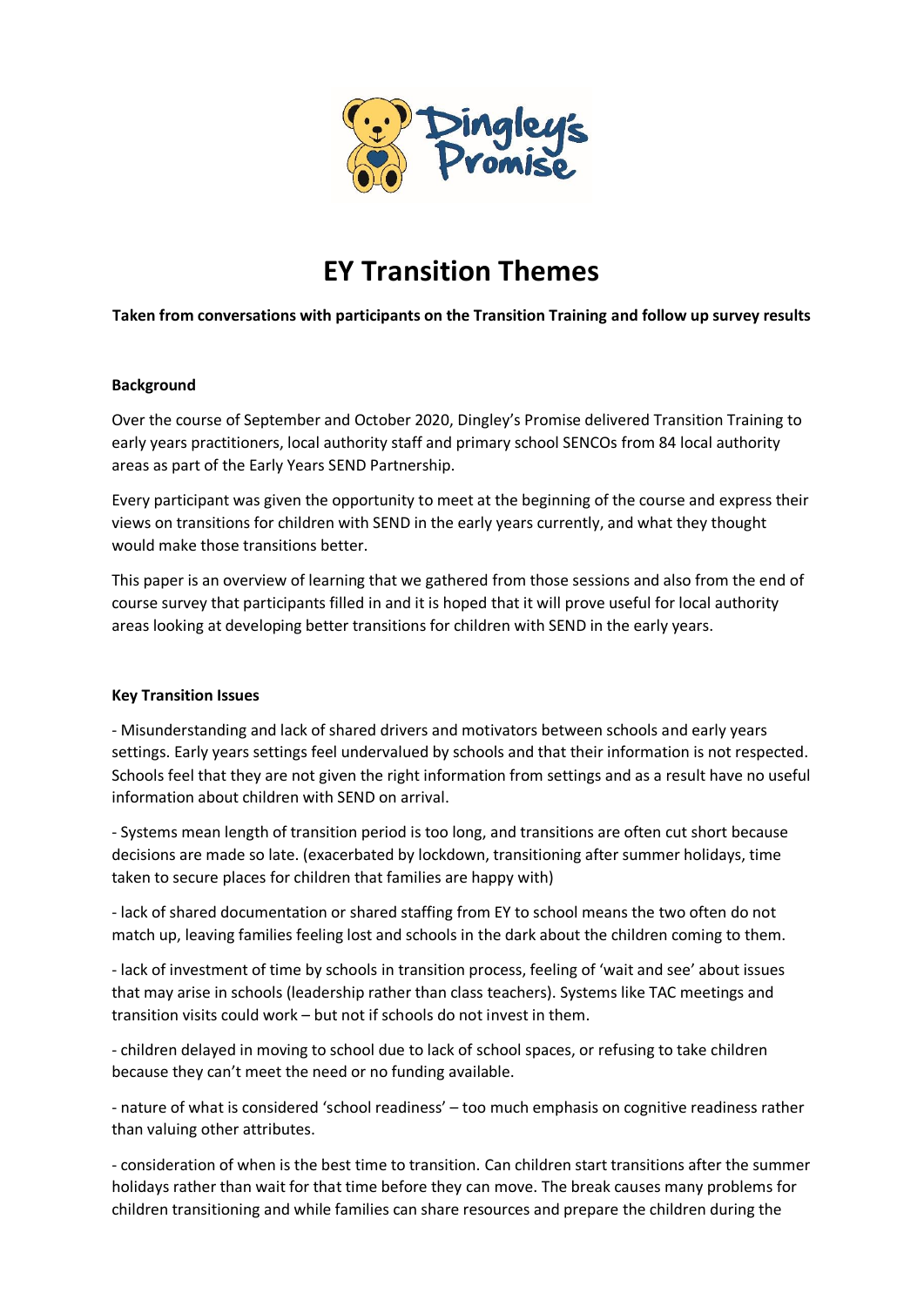summer holidays, maybe we could allow them to return to their setting after summer and then transition them with support in the second half term. Questions around balancing inclusion (all children starting together) and the success of the transition.



## **Survey responses to barriers and good practice**



#### **Key Transition Best Practice Examples**

'Speed dating' style annual events organised by the local authority where early years settings and schools meet to exchange information about transitioning children.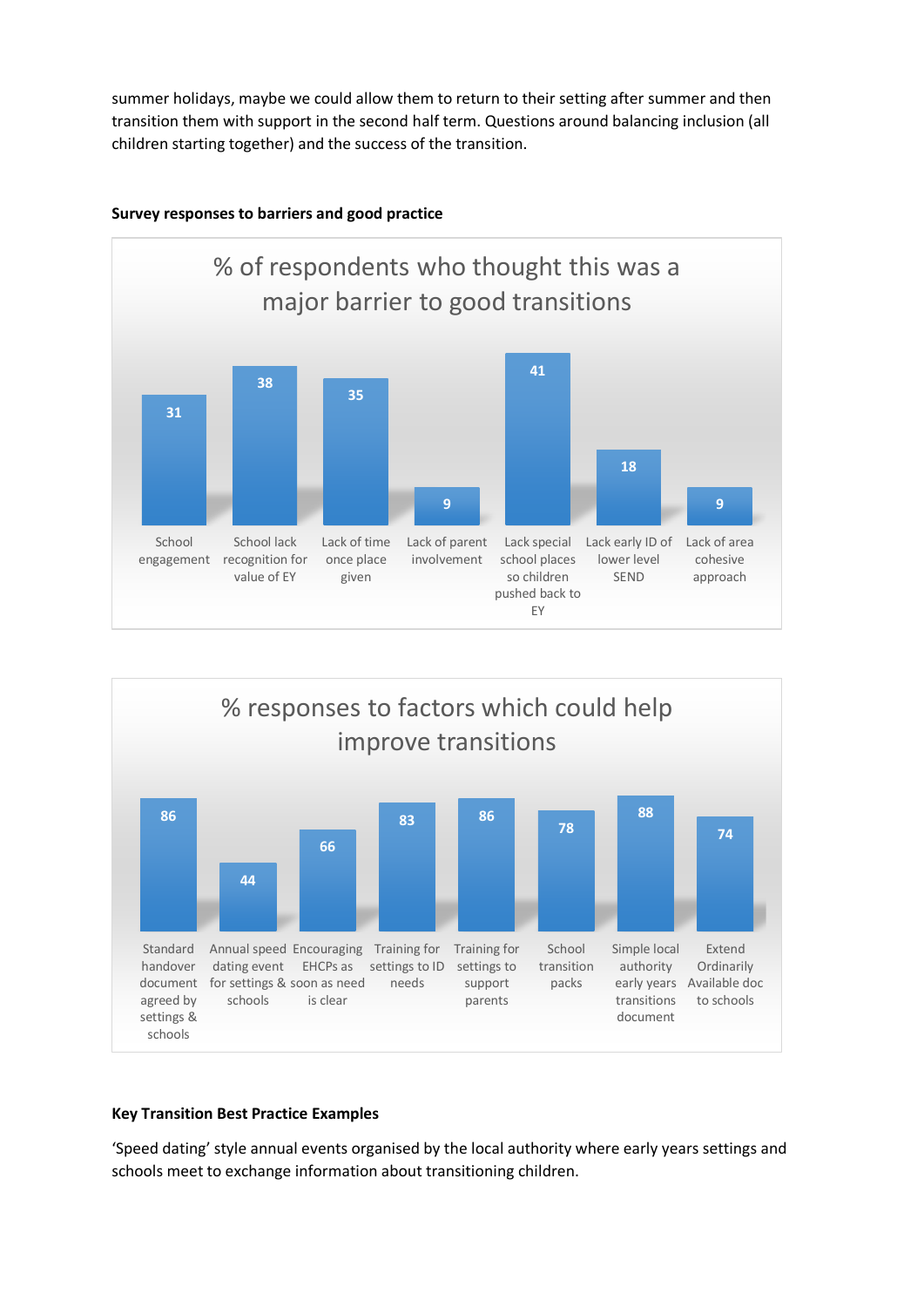Simple 'about me' documents to give to schools to understand who the children are and how to best support them.

Agreed simple area statement about early years transitions that gives a simple overview and establishes what the local authority expect from settings and schools.

# **COVID related issues**

- Highlighted lack of commonly agreed transition written formats that EY settings understand and can fill effectively, and schools find useful in the transition process. Led to children arriving in schools with little or no information about them and their needs. Ongoing issues with settling due to lack of preparation.
- Surge in setting family interaction and family engagement in supporting learning of children has helped children. Can this be maintained after COVID? Opportunity to build real learning partnerships between home and setting?
- Children have missed specialist inputs and other key support services during the period, meaning no one really knows their levels as they move on to their next setting.

## **General EY SEND issues**

- children with SEND become concentrated on small number of settings who do it well. This leads to stress in those settings and inability to take more children but does not push other settings to develop their skills and capacity to support effectively.

- belief that 1:1 is gold standard – lack of understanding of benefits of inclusion among families in particular. Often parent groups exchange information about what funding they get, with the assumption that more hours of 1:1 is better for the child. Need to break down that assumption.

- settings often say they can't support a child unless they get 1:1 funding – this also needs to be broken down so that settings understand how to work inclusively to give children the best start in education rather than having an adult constantly with them.

- parental lack of trust in LA's and belief that when they offer inclusion it is to cut costs.

- pressures on local authority leadership lead to lack of investment in early intervention – short term thinking. Need to prove medium term financial impact to show it is a financially sound way of working.

- children with SEND in mainstream often having needs met/ being kept safe but not being supported to thrive in early education. Need for more support and training on meaningful inclusive practice rather than simply on having the child in the room.